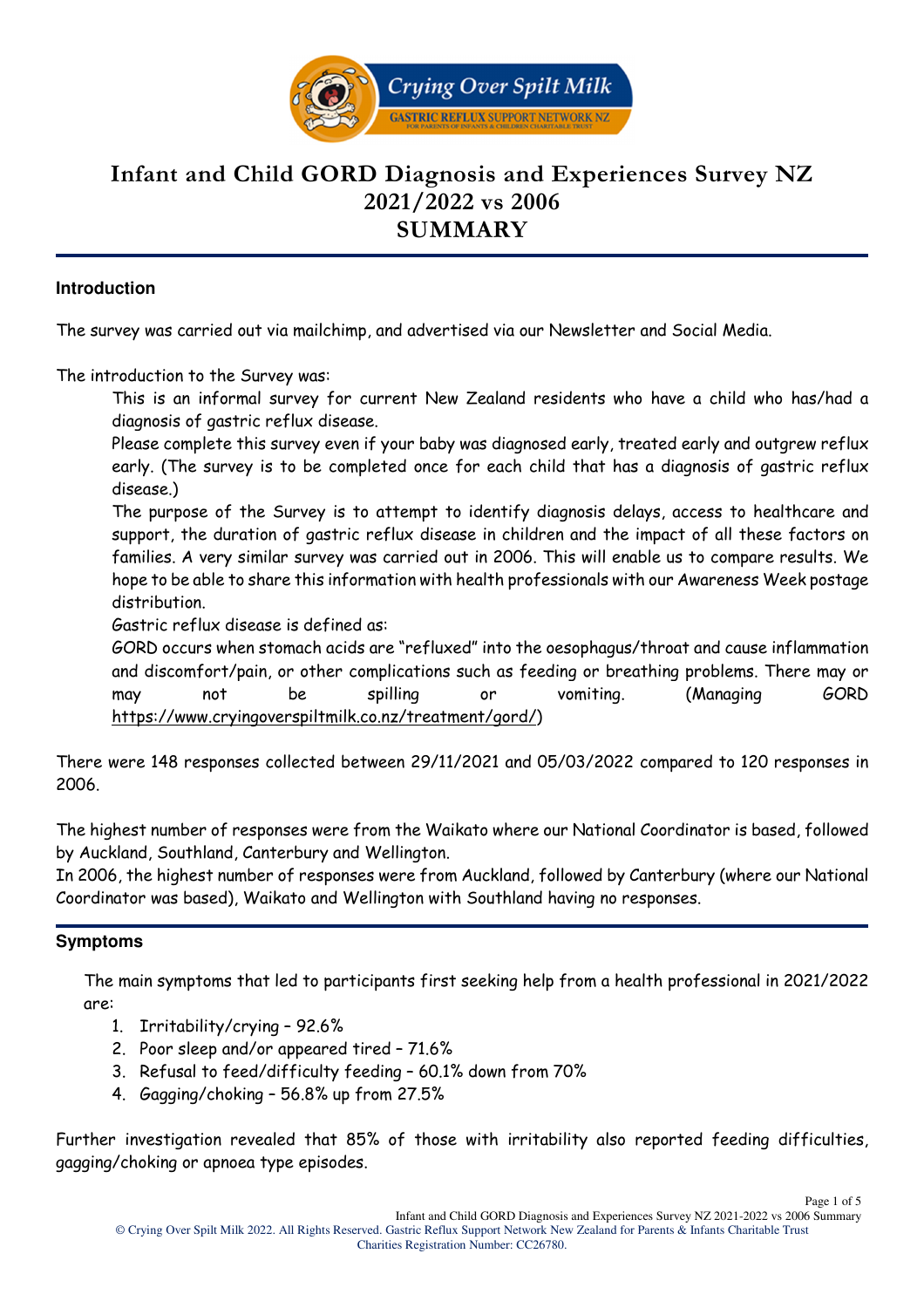#### **Age**

Almost 80% of parents sought help before their child was three months old.

59% of the children still had gastric reflux at the time of the survey's completion.

Of the remaining children:

- 41% had outgrown it by 1 year
- 66% by the age of 18 months
- 76% by the age of 2 years

These are the "magic milestones" that parents are often given by health professionals.

Of the children who still had gastric reflux:

- 44% were under the age of 1 year
- 55% under the age of 18 months
- 66% (63 children) under the age of two years

23% of these children were over the age of 5 years. We know that our statistics of ongoing GORD are likely to be high as those who outgrow GORD early are less likely to seek support.

# **We hear you! - Feelings**

After seeking help, we asked how participants felt.

- 1. Treated as neurotic/over anxious – 62.2% up from 41.7%
- 2. Dissatisfied with care and support offered – 54.7% up from 41.7%
- 3. Brushed off as due to behavioural or parenting – 49.3% up from 20%

The results of not feeling listened to or heard left participants feeling frustrated, helpless, doubtful of parenting ability and intuition, guilty for not knowing how to help their baby and distrustful of health professionals.

19% felt heard compared to 32% in 2006.

What age was your child when you first sought help?





#### If you didn't feel listened to, how did this make you feel? (You may choose multiple options)



Page 2 of 5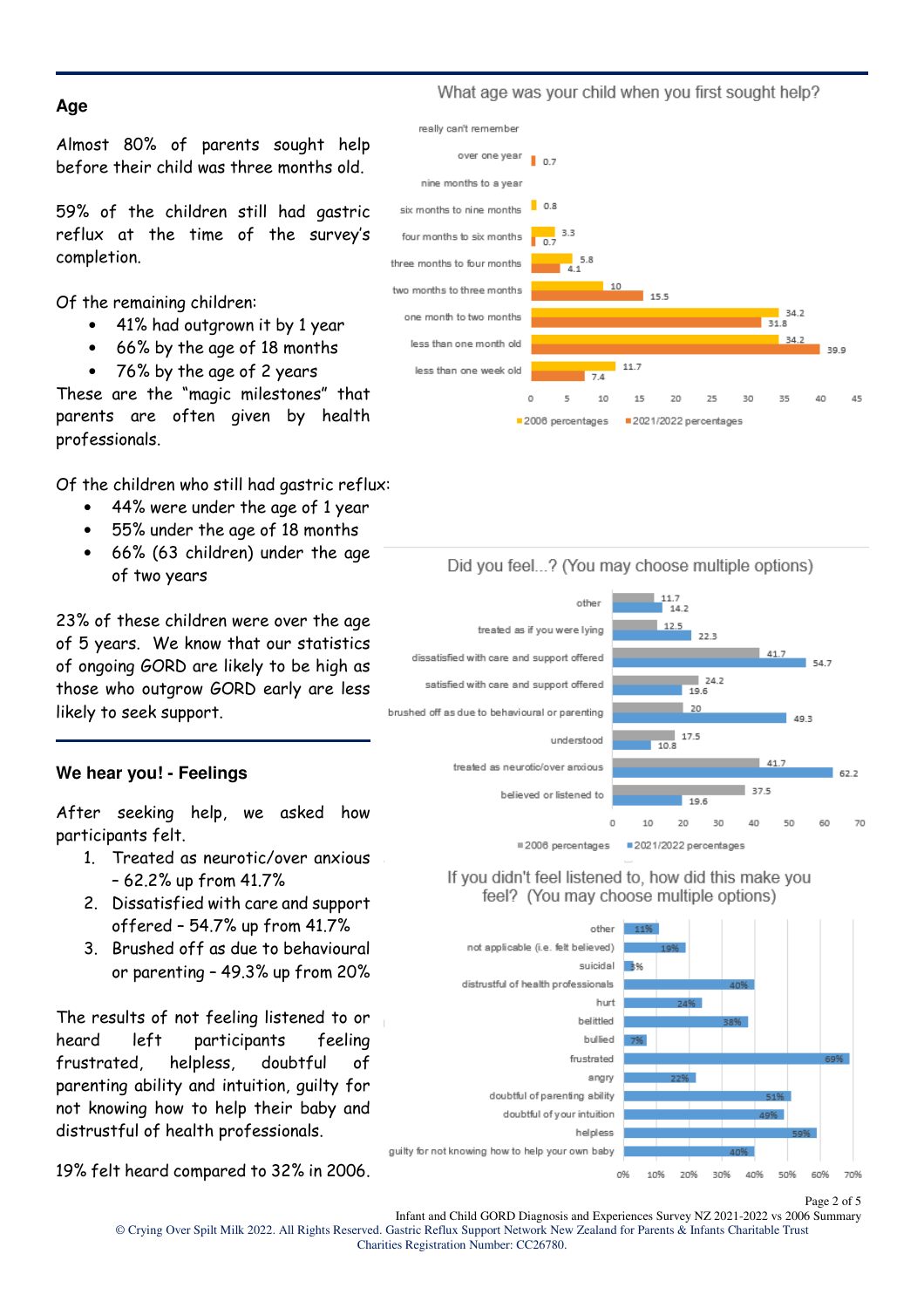## **Diagnosis**

The time to diagnosis has increased since the survey in 2006. 52.5% had received a diagnosis by one month after seeking help with 19% having had three visits.

In keeping with this 29% of participants saw three health professionals before a diagnosis was made.

Top three reasons that participants thought that there was a delay in diagnosis (four weeks or more):

- 1. "all babies cry/spill" 56.1%
- 2. Baby always appeared happy when distracted – 35.1%
- 3. Health Professional didn't believe me as I was a young or a first-time mother – 33.8%

23.6% said there was no delay in diagnosis down from 32% in 2006.

The diagnosis of GORD was made equally by GP and Paediatricians (~27%) compared to 2006 where GP's diagnosed 44% of GORD and Paediatricians 23%.

26% of participants have seen a paediatrician compared to 19% in 2006. 31% of those who have seen a paediatrician have sought help solely from a private paediatrician compared to 47% in 2006. Tops reasons were length of wait in public system, not getting results elsewhere and personal choice.

The majority of those who have not seen a paediatrician, have not sought this care because their GP is managing reflux well.

#### **COVID-19**

We explored the impact COVID-19 has had on access to diagnosis and treatment.

- 89 participants (60%) felt there was no impact
- 59 participants (40%) felt there WAS an impact

The top three impacts impacts were:

- 1. Lack of access to community support such as Plunket or Dietitian visits 38 participants
- 2. Only given virtual impacts which seemed less effective 25 participants
- 3. Availability issues with medication and/or formula 17%

Only 4.7% thought a delay in diagnosis was related to COVID-19.



Approximately how long after first seeking help was the diagnosis of gastric reflux made?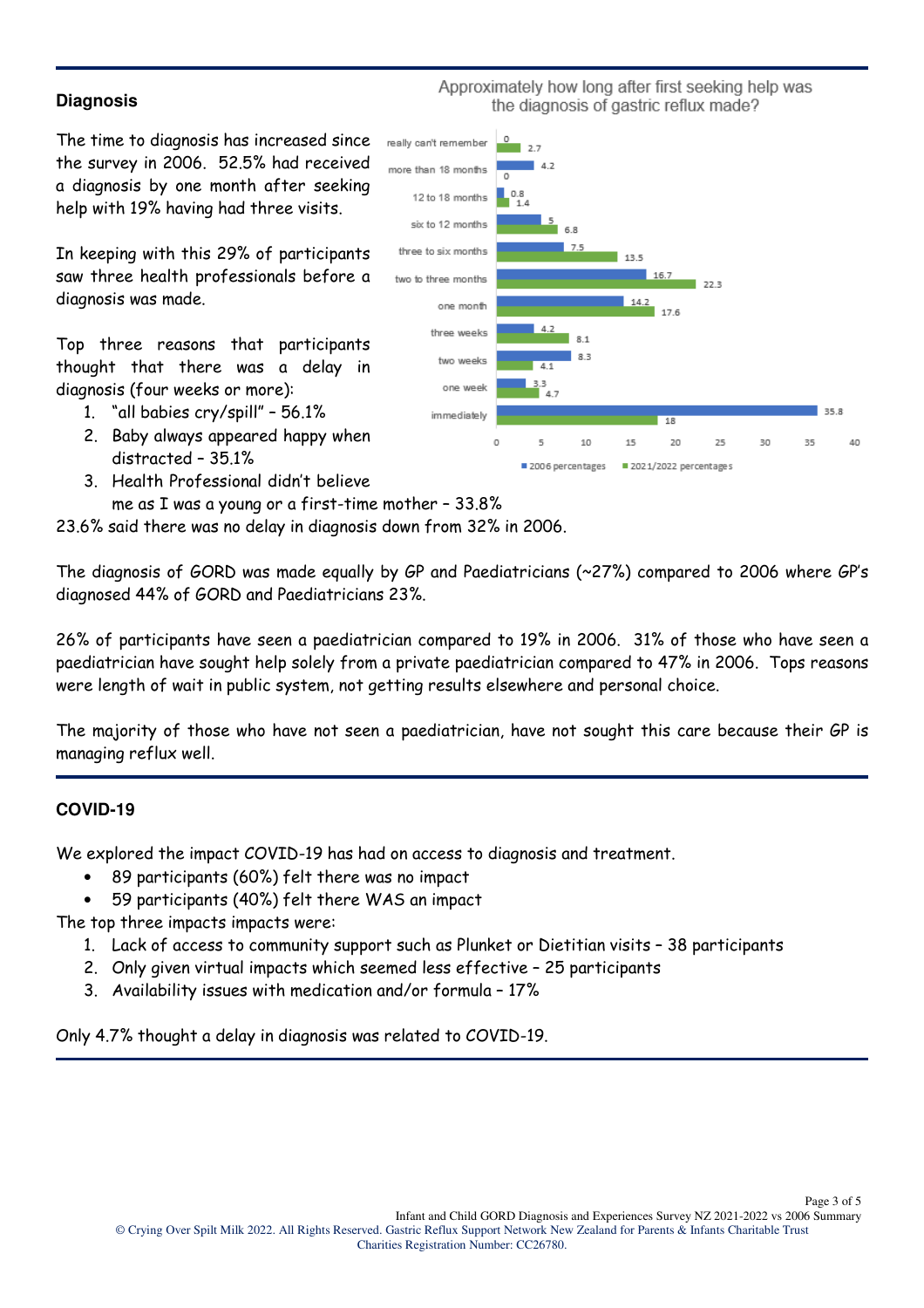#### **Treatment and Intervention**





5% were not treated with medications compared to 2% in 2006

## **Diet**

79% were breastfed at time of diagnosis with 42% continuing to breastfeed despite gastric reflux.

Top reasons for giving up breastfeeding were:

- 1. Found feeding issues too stressful
- 2. Baby refused to breastfeed

#### **Management of GORD**

Top contributions to controlling GORD:

- 1. Prescribed medication 85%
- 2. Upright positioning 54%
- 3. Dairy free diet 36%

92% reported that GORD was controlled.

#### **Post Natal Depression**

"Have you been diagnosed with post natal depression?"

| no    |                                                                                                                                                                                  |    |                                                                                     |  |  |  |
|-------|----------------------------------------------------------------------------------------------------------------------------------------------------------------------------------|----|-------------------------------------------------------------------------------------|--|--|--|
|       |                                                                                                                                                                                  | 54 | (36.5%)                                                                             |  |  |  |
|       | yes before reflux was diagnosed                                                                                                                                                  |    |                                                                                     |  |  |  |
|       |                                                                                                                                                                                  | 19 | (12.8%)                                                                             |  |  |  |
|       | yes after reflux was diagnosed                                                                                                                                                   |    |                                                                                     |  |  |  |
|       |                                                                                                                                                                                  | 19 | (12.8%)                                                                             |  |  |  |
|       | probably have/had PND but not formally diagnosed                                                                                                                                 |    |                                                                                     |  |  |  |
|       |                                                                                                                                                                                  | 51 | (34.5%)                                                                             |  |  |  |
| Other |                                                                                                                                                                                  |    |                                                                                     |  |  |  |
|       |                                                                                                                                                                                  |    | $5(3.4\%)$<br>Page 4 of 5                                                           |  |  |  |
|       |                                                                                                                                                                                  |    | Infant and Child GORD Diagnosis and Experiences Survey NZ 2021-2022 vs 2006 Summary |  |  |  |
|       | © Crying Over Spilt Milk 2022. All Rights Reserved. Gastric Reflux Support Network New Zealand for Parents & Infants Charitable Trust<br>Charities Registration Number: CC26780. |    |                                                                                     |  |  |  |
|       |                                                                                                                                                                                  |    |                                                                                     |  |  |  |